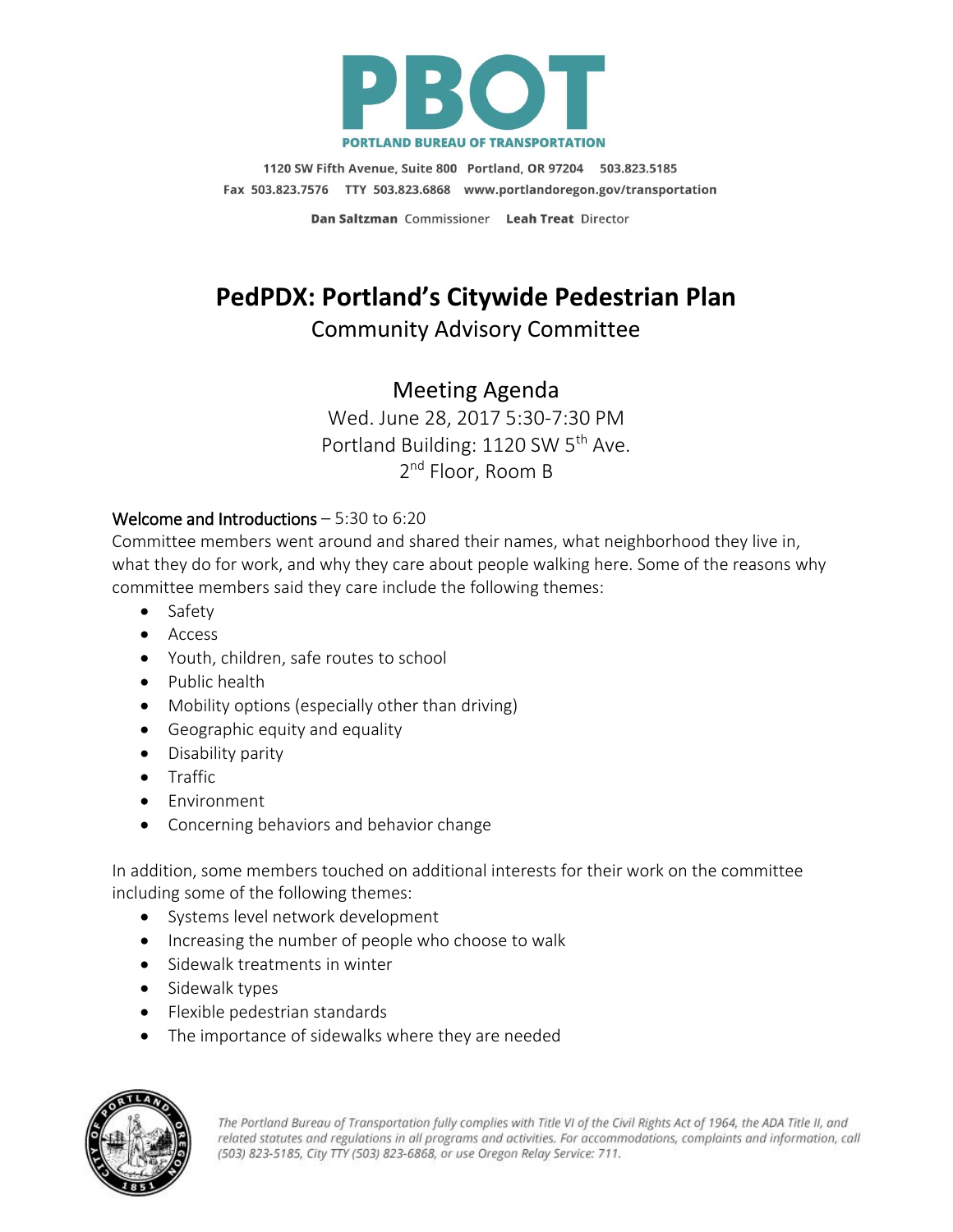- Promoting car-free lifestyle
- Running
- Dog walking

Question about the timeline and when this plan will be done – Expected Winter of 2018.

### Meeting agreements and housekeeping - 6:20 – 6:40

Oregon Public Records Law – Under the impression that we're supposed to talk to people in our neighborhood and get their input.

Answer: You can protect yourself by cc'ing PedPDX email to keep everything as a public record. Protection in case there is a lawsuit where public record is required. When in doubt, cc PedPDX email account. If someone, a lobbyist, emails we would forward to PedPDX. We don't have to respond.

Oregon Public Meetings Law (look up) – If we meet in small meetings then the public doesn't have to know.

Answer – Quorum is 13 members. 13 members in one spot discussing issues it is a quorum. Needs for meeting requirements to be met. We will hold no business via email and we want the meetings to be the public forum.

Public record can be subpoenaed.

Review and send additional questions/ concerns regarding meeting agreements. Ow.

#### Plan overview (presentation,  $Q&A) - 6:40 - 7:10$

Questions –

- Question: How will you address pedestrian design concerns? Answer: We're going to outline approaches, tools to pedestrian designs.
- Question: How long do you expect to keep online survey available? Answer: Through the end of September
- Question: Is this powerpoint online? Answer: Yes, we will provide a more legible version online.
- Question: Is the 1998 plan online? Answer: Yes.
- Question: When is this audit that's listed in the presentation? Answer: Through August we will be working on this task to access all PBOT pedestrian programs to see how they do or don't relate to the PedPDX plan. We need to figure out what we're governing.
- Question: Will we look at what's been completed since the original plan? What would the people who were on the committee 20 years ago want? Answer: We'll look at programmatic things, but not sure how much we'll cover the last 20 years. We want to do project assessment to see how effective projects were in the past and where there are still gaps.
- Question: Lots of collaboration with BES. Is it possible to call that out in the work? Answer: We use the same lens as BES and we should call out these projects.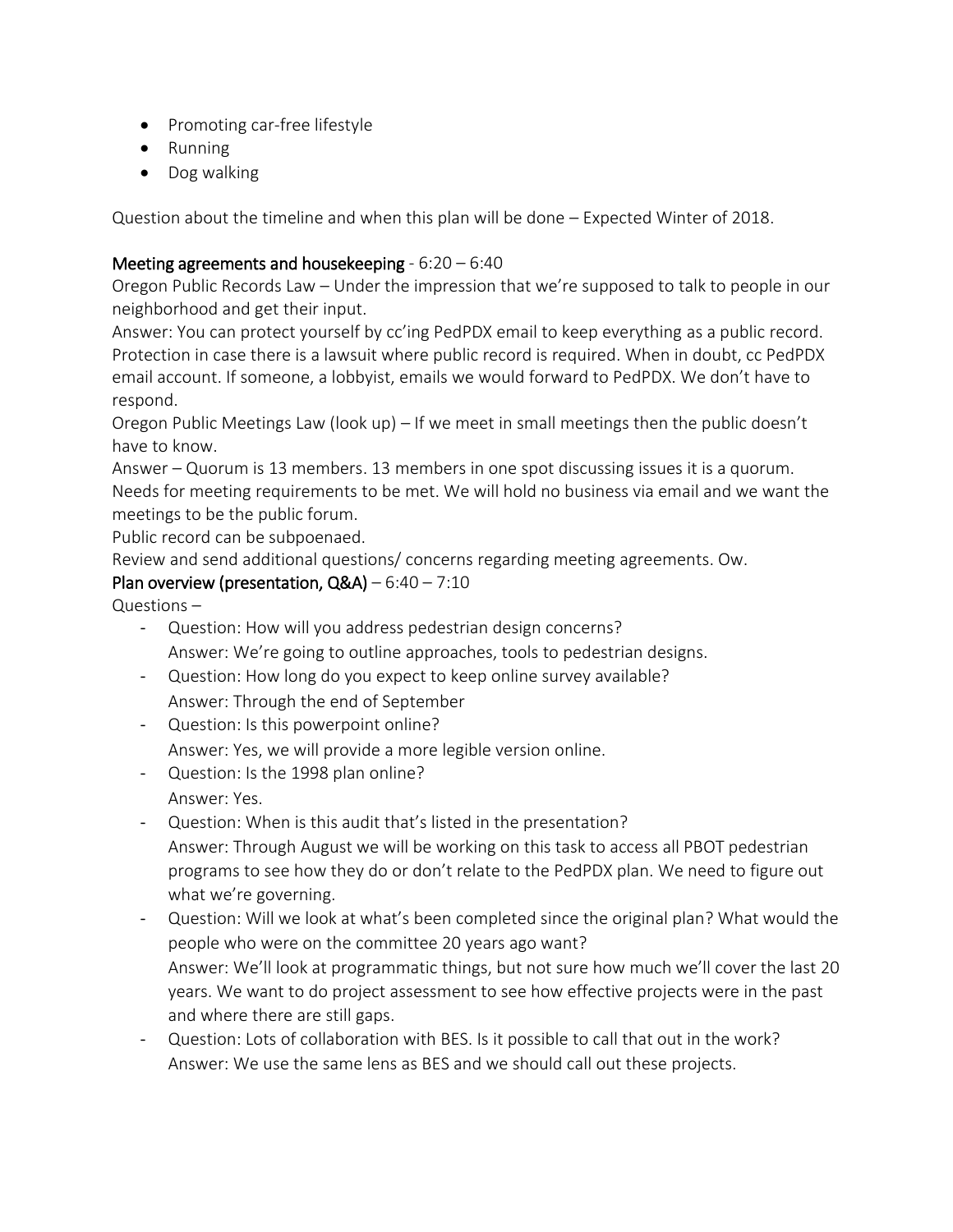- Question: Is there any collaboration with the city of Gresham to assess connections between jurisdictions?
	- Answer: No off the cuff response, but will take note of this. Metro's job to facilitate those cross-jurisdictional conversations. RTP is supposed to cover things like that.
- Question: What we're creating is a recommendation. What is the legality of what we create?

Answer: We're doing more than providing recommendations. We're writing new policy that could result in city code. Stronger than recommendations.

Note: Additional questions should be sent to the PedPDX email.

#### Committee feedback on Public Involvement Plan – 7:10 – 7:30

Passed out public involvement plan. Provide feedback via email and then talk about at the next meeting. Living document that can change over time.

Questions –

- Question: There are a bunch of SRTS events, are those with adults or children? Answer: They were mostly with adults, but there were children there. This was a great opportunity to get out and ask people in different parts of the city about their priorities.
- Question: Are we concerned about what happens on the sidewalks or to the sidewalks (e.g., sidewalk cafes, bicycle corals)? Or placement and condition? Answer: Yes, when we get to strategies and tools we can explicit talk about maintaining different zones on the sidewalk or other design guidelines. Said differently, there are a few categories we can address. Infrastructure is a big one, but comfortability is another one.
- Question: Is there a Vision Zero person at PBOT? Answer: Yes. There is staff, but we'll all concerned with Vision Zero. We want to make sure that we're implementing their safety values in our work. There is also a community task force for Vision Zero that is still going.
- Question: How much does signaling come into play with the classifications and is that something we'll look at? Sometimes there are intersections where you can push a button to get the signal. Does classification have to do with that?

Answer: A general yes. Traffic signals will come into play when we get there. Within a pedestrian district you should get an automatic walk (this is in place now). Within a pedestrian district there are more frequently signalized intersections. Plant a flag there and when we get to the toolbox we can talk more about those signals.

- Comment: Metropolitan Gov of Seoul had an application where people could report an issue and the city would try to address. Answer: We have some things in place. The PDX Reporter is not an app anymore, it's a website now.
- Question: What kind of leverage do we have when we come into contact with another agency? Come into contact with Tillikum Crossing. Answer: No one has really tackled this one yet.